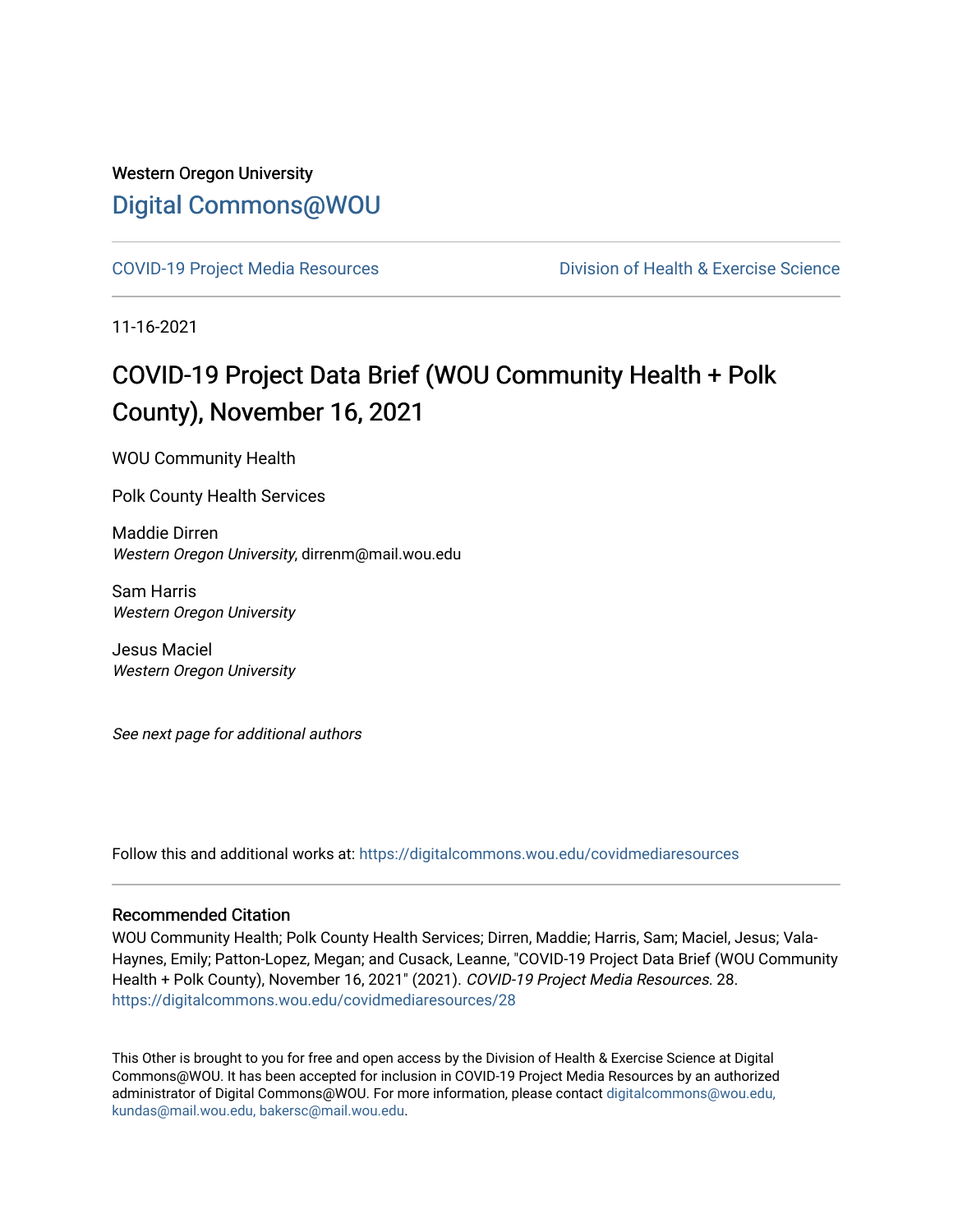#### Authors

WOU Community Health, Polk County Health Services, Maddie Dirren, Sam Harris, Jesus Maciel, Emily Vala-Haynes, Megan Patton-Lopez, and Leanne Cusack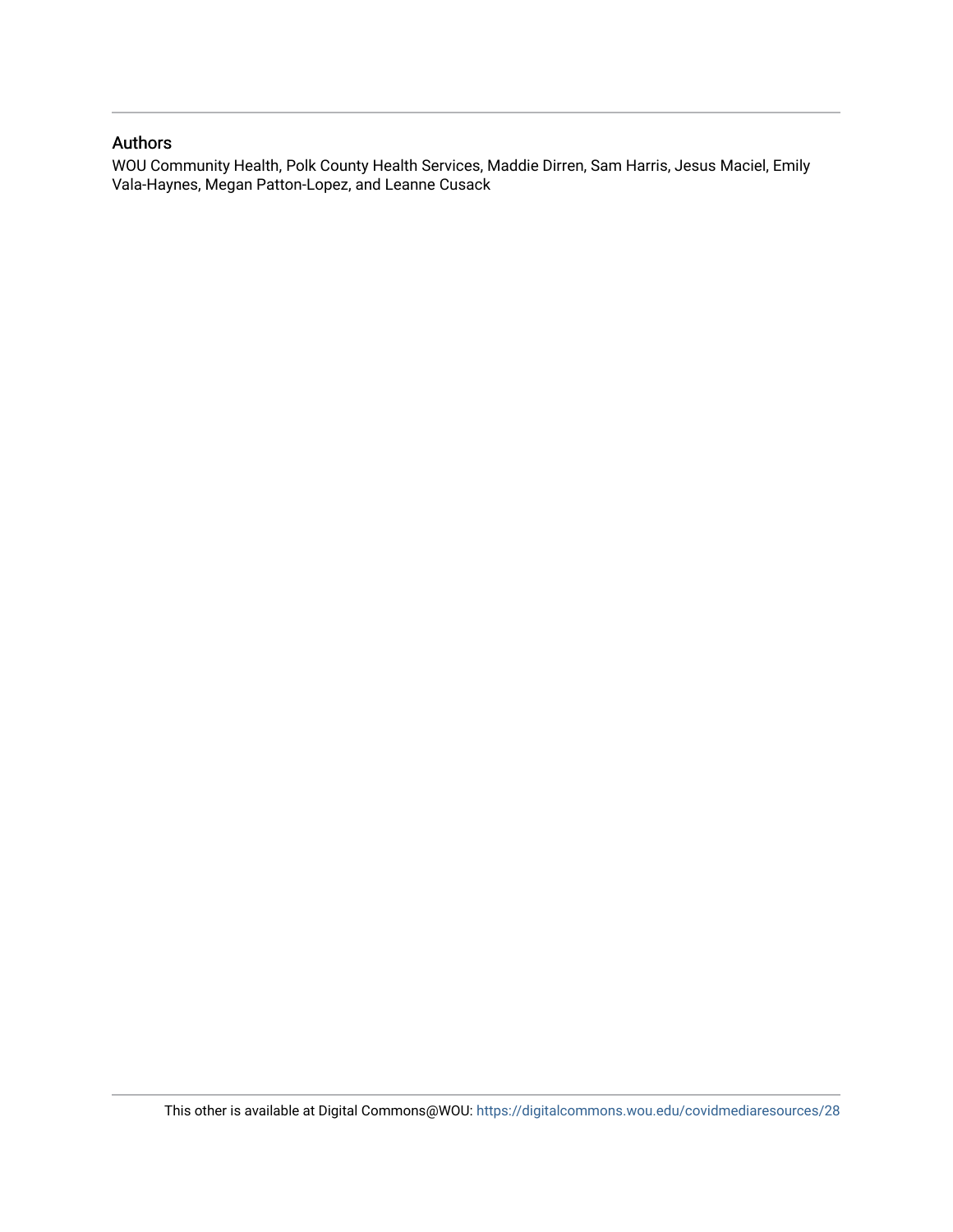## Data Brief WOU Community Health + Polk County **COVID-19 Project** November 16, 2021

County Rankings of Incidence in the Last Week Polk: 17th (was 17th) Marion: 22nd (was 18th) \*Out of 36 Counties; 1st = highest incidence

Cumulative Case Numbers: Oregon: 380,091 • Polk: 7,907 • Marion: 38,921

Individuals Currently Being Traced by WOU Contact Tracing Team: **61** As of 8:00am 11/16  $($  Last Week: 111)



### **Main Takeaways:**

- Pediatric vaccine rates are highest in Washington, Multnomah, & Deschutes County.
- Morrow and Wheeler have not yet administered any pediatric vaccines, and Grant, Gilliam, and Lake County have the lowest vaccine rate.
- Percentage of the population  $18+$ vaccinated with at least one dose, as of November 16th:
	- 76.7% of Polk County
	- 78.1% of Oregon
- [Vaccination](https://getvaccinated.oregon.gov/#/) remains the most effective tool to reduce the spread of COVID-19.

### **Pediatric Vaccine Updates:**

- Vaccination is recommended for everyone ages 5 years and older.
- Pfizer-BioNTech has received emergency use authorization for children ages 5 to 15 years, and full approval for ages 16 years and older.
- The pediatric Pfizer-BioNTech Covid-19 vaccine is administered at an age-appropriate dose that is onethird the size of the adult doses.
- Click [here](https://www.cdc.gov/coronavirus/2019-ncov/vaccines/keythingstoknow.html?s_cid=10493:covid%2019%20vaccine:sem.ga:p:RG:GM:gen:PTN:FY21) for more details about pediatric vaccines.
- Click [here](https://www.co.polk.or.us/ph/covid-19-vaccine) to find vaccination locations in Polk County.
- As of November 11th, over one million children ages 5-11 had received their first dose of the Covid-19 vaccine.

### **Monmouth/Indy Family Resource & Health Fair**

Friday, 11/19 & 12/10, 2021 2:00 PM to 8:00 PM Ash Creek Annex 1483 16th St N, Monmouth OR, 97361



Info & resources for youth & families. Pfizer vaccines for 5-11, 12-18+, Johnson and Johnson and Moderna vaccines for 18+, and all boosters available.

Hot meal provided. Gift cards to area grocery and coffee shops No appointment is required. No I.D.or insurance required.



Data Brief Produced by Maddie Dirren, Sam Harris, Jesus Maciel, Dr. Emily Vala-Haynes, Dr. Megan Patton-Lopez, Dr. Leanne Cusack